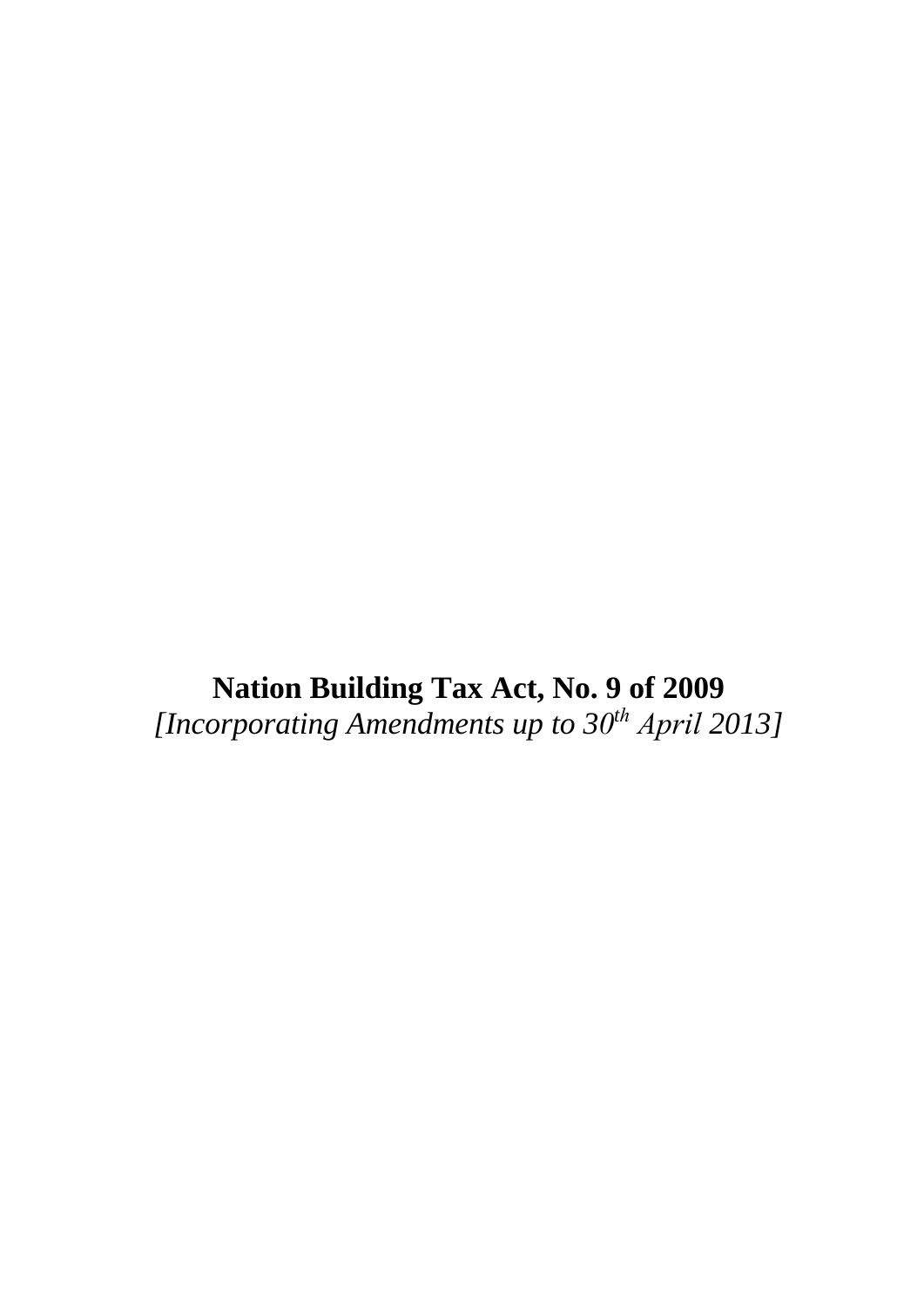# TABLE OF SECTIONS

|    | Section No Title of section                              | Page No |
|----|----------------------------------------------------------|---------|
|    | <b>Short Title</b>                                       |         |
| 2  | Persons to whom this Act applies                         |         |
| 3  | <b>Imposition of Nation Building Tax</b>                 |         |
| 4  | Payment of the Tax                                       |         |
| 5  | Collection of the tax by the Director General of Customs |         |
| 6  | Tax Credit                                               |         |
| 7  | Notice of Chargeability                                  |         |
| 8  | Certain provisions of the Inland revenue Act to apply    |         |
| 9  | Sinhala text to prevail in case of inconsistency         |         |
| 10 | Interpretations                                          |         |
|    | $C0$ is a distance                                       |         |

## Schedules First Schedule [ PART I and PART II]

# Second Schedule [PART I, PART II and PART III]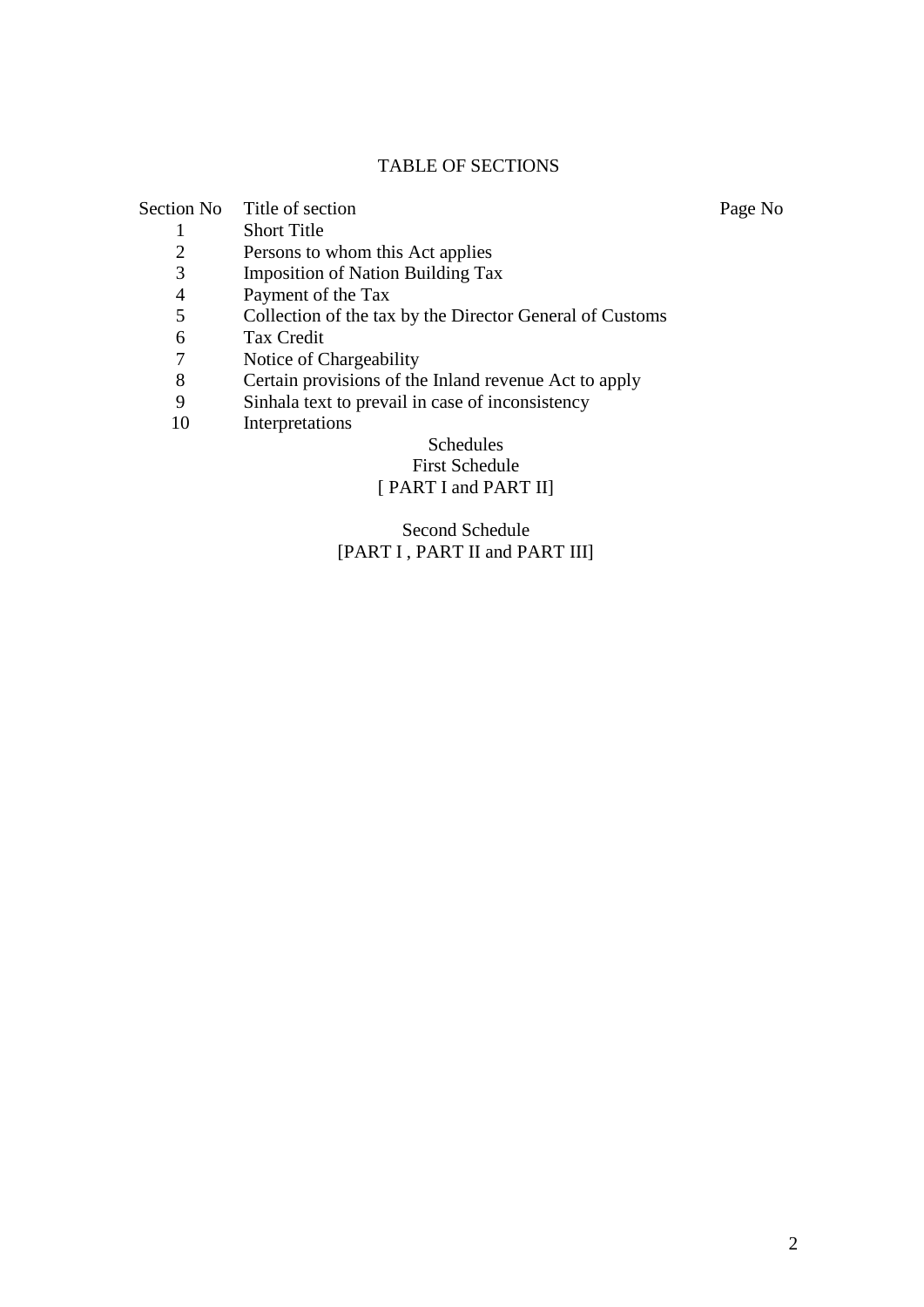### L.D. – O. 48/2008

AN ACT TO PROVIDE FOR THE IMPOSITION AND COLLECTION OF A TAX TO BE CALLED THE NATION BUILDING TAX ON THE LIABLE TURNOVER OF EVERY PERSON TO WHOM THIS ACT APPLIES; AND TO PROVIDE FOR MATTERS CONNECTED THEREWITH OR INCIDENTAL THERETO.

> [ Act No 9 of  $2009 - 11^{th}$  March 2009] [ Act No 32 of 2009 –  $18^{th}$  May 2009] [Act No 10 of  $2011 - 31$ <sup>st</sup> March 2011] [Act No 9 of  $2012 - 31$ <sup>st</sup> March 2012] [Act No. 11 of  $2013 - 31$ <sup>st</sup> March 2013]

BE it enacted by the Parliament of the Democratic Socialist Republic of Sri Lanka as follows :-

1. This Act may be cited as the Nation Building Tax Act, No 9 of 2009 and shall come into operation on February 1, 2009.

- 2. (1) The provisions of this Act shall apply to every person who Person to whom this
	- (a) imports of any article, other than any article comprised in the personal baggage of the passenger, into Sri Lanka, ["baggage" shall have the same meaning as in section 107A of the Customs Ordinance (Chapter 235)]; or
	- (b) carries on the business of manufacture of any article; or
	- (c) carries on the business of providing a service of any description: or
	- (d) **carries on the business of wholesale or retail sale of any article other than such sale by the manufacturer of that article being a manufacturer to whom the provisions of paragraph (***b***) applies. [S 2 of 10 of 2011 ][1](#page-2-0)**
	- (2) Every person referred to in subsection (1) shall, hereafter in this Act, be referred to as "person to whom this Act applies".

3. (1) A tax to be called the "Nation Building Tax" (hereinafter referred to as "the Tax") shall, subject to the provisions of this Act, be charged from **every person to whom this Act applies calculated at the appropriate rate specified in the Second Schedule to this Act, in the following manner:-**

- (i) in the case of a person referred to in paragraph (a) of subsection (1) of section 2, who imports any article into Sri Lanka on or after January 1, 2009 the tax shall be chargeable in respect of the liable turnover of such person arising from the importation into Sri Lanka of such article; and
- (ii) in the case of a person referred to in paragraph (b)  $(c)$  or (d) of subsection (1) of section 2, for every quarter commencing on or after January1, 2009 (hereinafter referred to as "relevant quarter", the tax shall be chargeable in respect of the liable turnover of such person for such relevant quarter.

-

Acts Nos 9 of 2009 32 of 2009 10 of 2011 9 of 2012

Short Title.

Act applies.

Imposition of a Nation Building Tax. **[s 2 of 32 of 2009 ] [s 3 of 10 of 2011]**

[s3 of 10 of [2](#page-2-1)011]<sup>2</sup>

<span id="page-2-0"></span><sup>&</sup>lt;sup>1</sup> With effect from January 1, 2011

<span id="page-2-1"></span>**<sup>2</sup> With effect from January 1, 2011**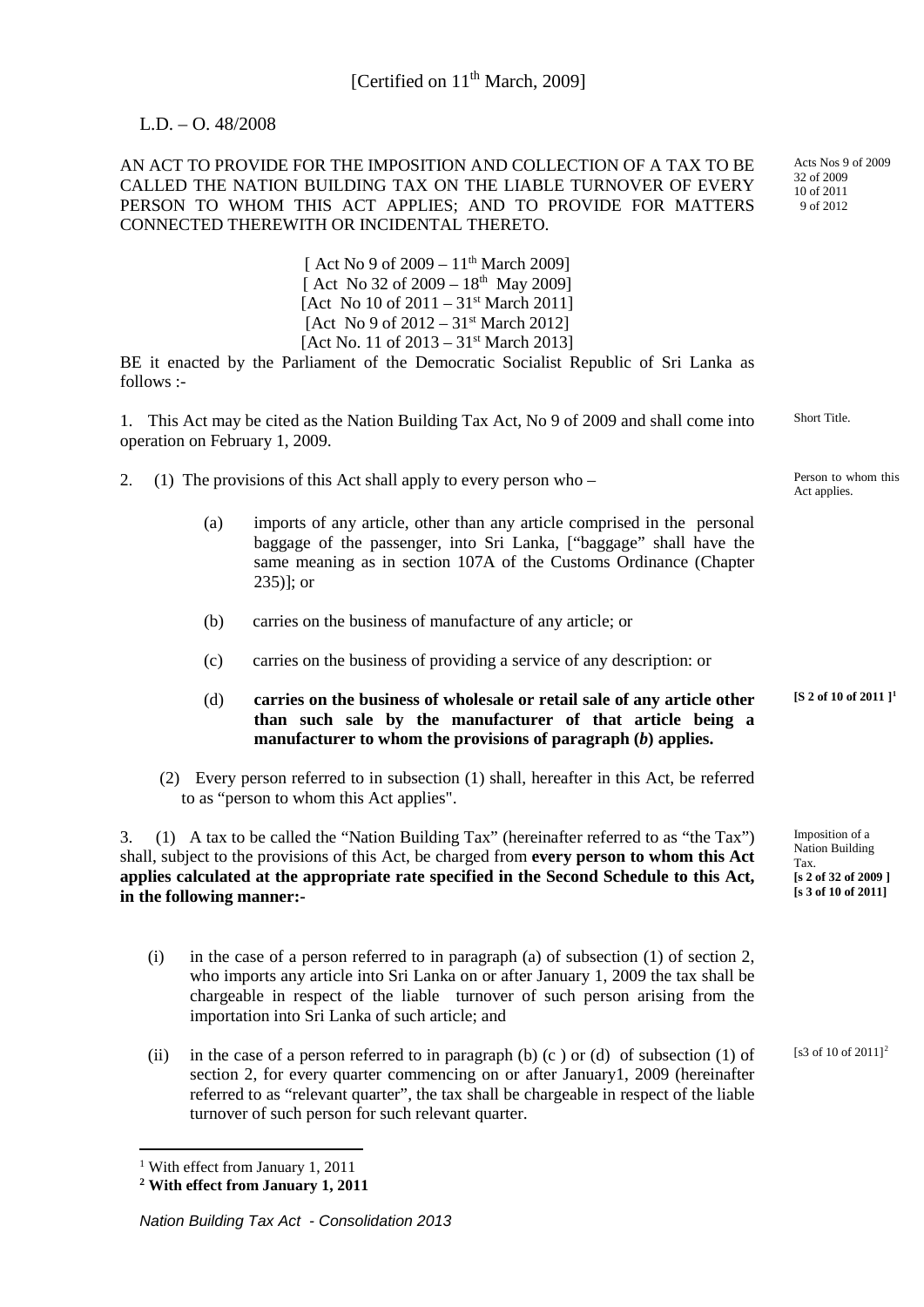(2) In this section "liable turnover"

| section 2 arising from the importation of any article, means the value of that<br>article ascertained for the purpose of Value Added Tax under section 6 of the<br>Value Added Tax Act, No. 14 of 2002, but does not include the value of any<br>[s3 of 10 of 2011] <sup>4</sup><br>(ii) with reference to any person and to any relevant quarter referred to in paragraph<br>(b) of subsection $(1)$ of section 2, means the sum receivable whether received or<br>not from the sale in Sri Lanka, in that quarter, of every article manufactured by<br>such person, other than any excepted article referred to in the First Schedule to<br>[s3 of 10 of 2011] <sup>5</sup><br>(iii) with reference to any person referred to in paragraph (c) of subsection (1) of<br>section 2 and to any relevant quarter means the sum receivable, whether<br>received or not, from the provision in Sri Lanka of any service referred to in<br>that paragraph other than any excepted service referred to in the First Schedule<br>[s3 of 10 of 2011] <sup>6</sup><br>(iv) with reference to any person referred to in paragraph $(d)$ of subsection $(1)$ of<br>section 2 and to any relevant quarter means the sum receivable whether |
|--------------------------------------------------------------------------------------------------------------------------------------------------------------------------------------------------------------------------------------------------------------------------------------------------------------------------------------------------------------------------------------------------------------------------------------------------------------------------------------------------------------------------------------------------------------------------------------------------------------------------------------------------------------------------------------------------------------------------------------------------------------------------------------------------------------------------------------------------------------------------------------------------------------------------------------------------------------------------------------------------------------------------------------------------------------------------------------------------------------------------------------------------------------------------------------------------------------------------------|
|                                                                                                                                                                                                                                                                                                                                                                                                                                                                                                                                                                                                                                                                                                                                                                                                                                                                                                                                                                                                                                                                                                                                                                                                                                |
|                                                                                                                                                                                                                                                                                                                                                                                                                                                                                                                                                                                                                                                                                                                                                                                                                                                                                                                                                                                                                                                                                                                                                                                                                                |
|                                                                                                                                                                                                                                                                                                                                                                                                                                                                                                                                                                                                                                                                                                                                                                                                                                                                                                                                                                                                                                                                                                                                                                                                                                |
|                                                                                                                                                                                                                                                                                                                                                                                                                                                                                                                                                                                                                                                                                                                                                                                                                                                                                                                                                                                                                                                                                                                                                                                                                                |
|                                                                                                                                                                                                                                                                                                                                                                                                                                                                                                                                                                                                                                                                                                                                                                                                                                                                                                                                                                                                                                                                                                                                                                                                                                |
| [s2 of 9 of $2012$ ] <sup>7</sup>                                                                                                                                                                                                                                                                                                                                                                                                                                                                                                                                                                                                                                                                                                                                                                                                                                                                                                                                                                                                                                                                                                                                                                                              |
|                                                                                                                                                                                                                                                                                                                                                                                                                                                                                                                                                                                                                                                                                                                                                                                                                                                                                                                                                                                                                                                                                                                                                                                                                                |
| [s2 of 9 of $2012$ ] <sup>8</sup><br>w.e.f 1/1/2012                                                                                                                                                                                                                                                                                                                                                                                                                                                                                                                                                                                                                                                                                                                                                                                                                                                                                                                                                                                                                                                                                                                                                                            |
|                                                                                                                                                                                                                                                                                                                                                                                                                                                                                                                                                                                                                                                                                                                                                                                                                                                                                                                                                                                                                                                                                                                                                                                                                                |
|                                                                                                                                                                                                                                                                                                                                                                                                                                                                                                                                                                                                                                                                                                                                                                                                                                                                                                                                                                                                                                                                                                                                                                                                                                |
|                                                                                                                                                                                                                                                                                                                                                                                                                                                                                                                                                                                                                                                                                                                                                                                                                                                                                                                                                                                                                                                                                                                                                                                                                                |
|                                                                                                                                                                                                                                                                                                                                                                                                                                                                                                                                                                                                                                                                                                                                                                                                                                                                                                                                                                                                                                                                                                                                                                                                                                |
| [s3 of 10 of $2011$ ] <sup>9</sup>                                                                                                                                                                                                                                                                                                                                                                                                                                                                                                                                                                                                                                                                                                                                                                                                                                                                                                                                                                                                                                                                                                                                                                                             |
| sugar, dhal, potatoes, onions, dried fish, milk powder or chilies under the<br>provisions of the Special Commodity Levy Act, No. 48 of 2007, where such<br>(3) gems or jewellery, if sold on the payment of foreign currency by any person<br>authorized by the Central Bank of Sri Lanka to accept payment in foreign<br>(3) Notwithstanding the provisions of subsection (2), the liable turnover for any<br>relevant quarter of any person to whom this Act applies, referred to in paragraph (ii), (iii)                                                                                                                                                                                                                                                                                                                                                                                                                                                                                                                                                                                                                                                                                                                   |

<span id="page-3-0"></span>**<sup>3</sup> With effect from January 1, 2011**

<span id="page-3-1"></span>**<sup>4</sup> With effect from January 1, 2011**

<span id="page-3-2"></span>**<sup>5</sup> With effect from January 1, 2011**

<span id="page-3-3"></span>**<sup>6</sup> With effect from January 1, 2011**

<span id="page-3-4"></span>**<sup>7</sup> With effect from January 1, 2011**

<span id="page-3-5"></span>**<sup>8</sup> With effect from January 1, 2011**

<span id="page-3-6"></span>**<sup>9</sup> With effect from January 1, 2011**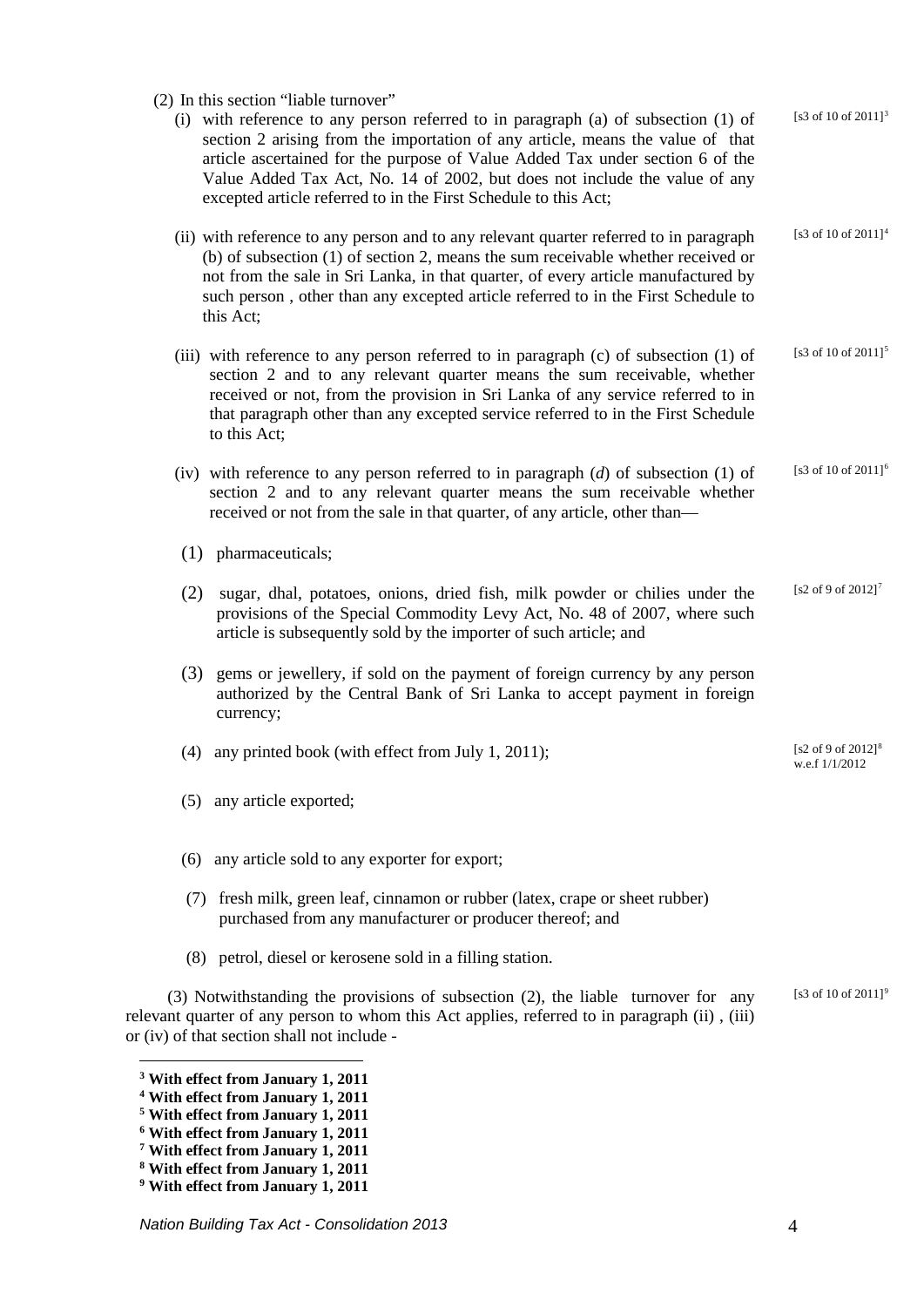|       | (i)   | any bad debt incurred by such person in that quarter;                                                                                                                                                                              |                                   |
|-------|-------|------------------------------------------------------------------------------------------------------------------------------------------------------------------------------------------------------------------------------------|-----------------------------------|
|       | (ii)  | any value added tax under the Value Added Tax Act, No. 14 of 2002<br>paid in that relevant quarter;                                                                                                                                |                                   |
|       | (iii) | any excise duty under the Excise Duty (Special Provisions) Act, No. 13<br>of 1989, paid in that quarter other than such excise duty paid on the<br>importation with effect from February 1, 2009;                                  | $[s2(1)$ of 11 of<br>$2013]^{10}$ |
|       | (iv)  | rebate paid under the Export Development Rebate in relation to any<br>international event as be approved by the Minister of Finance;                                                                                               | [s3 of 10 of 2011] <sup>11</sup>  |
|       | (v)   | any turnover from the supply of any goods or services in relation to any<br>international events as approved by the Minister of Finance (with effect<br>from May 12, 2010).                                                        |                                   |
|       |       | Provided however, any bad debt recovered in any relevant quarter, shall be<br>included in the relevant turnover of that relevant quarter.                                                                                          |                                   |
| (4)   |       | Notwithstanding the provisions of subsection (1), the tax shall not be chargeable from<br>any person referred to in paragraph (b), paragraph (c) or paragraph (d) of subsection (1) of<br>section 2, for any relevant quarter if - |                                   |
| (i)   |       | such quarter is a relevant quarter which commenced prior to January 1, 2011<br>and the liable turnover of such person for that relevant quarter does not<br>exceed the sum of six hundred and fifty thousand rupees;               | [s3 of 10 of 2011]                |
| (ii)  |       | such person has paid for that relevant quarter which commenced prior to<br>January 1, 2011 Optional Value Added Tax under Chapter IIIB of the Value<br>Added Tax Act, No. 14 of 2002;                                              |                                   |
| (iii) |       | the liable turnover of such person from the supply of any goods or services<br>other than services referred to in paragraph (iv) and which does not exceeds—                                                                       | [s3 of 10 of 2011]<br>Repealed    |
|       |       | $(a)$ the sum of five hundred thousand rupees if such relevant quarter is any<br>quarter commencing on or after January 1, 2011 but prior to January 1,<br>$2013$ ; and                                                            | $[s2(2) (a)$ of 11 of<br>2013]    |
|       |       | $(b)$ the sum of three million rupees if such relevant quarter is any quarter<br>commencing on or after January 1, 2013;                                                                                                           |                                   |
| (iv)  |       | such quarter is a quarter commencing on or after January 1, 2011 and the<br>liable turnover of such person from —                                                                                                                  |                                   |
|       | (a)   | operating a hotel, guest house, restaurant or other similar business;                                                                                                                                                              |                                   |
|       | (b)   | the processing of any locally procured agricultural produce in the<br>preparation for sale;                                                                                                                                        |                                   |
|       | (c)   | providing educational services by any institution established locally<br>for that purpose; or                                                                                                                                      |                                   |
|       | (d)   | supply of labour (manpower),                                                                                                                                                                                                       |                                   |

<span id="page-4-1"></span><span id="page-4-0"></span>**<sup>11</sup> With effect from January 1, 2011**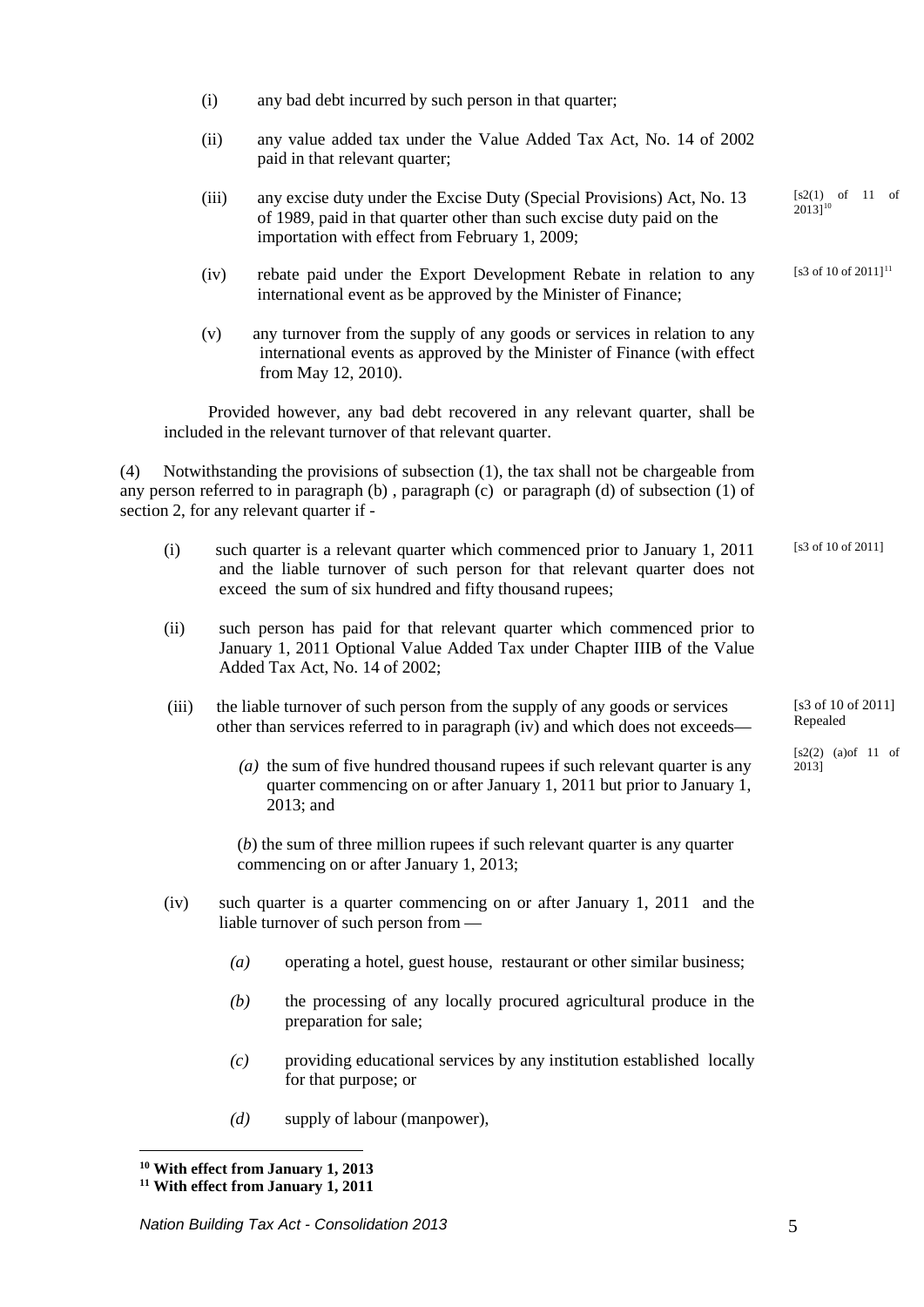and which do not exceed the sum of twenty five million rupees;

- (v) such quarter is a quarter commencing on or after January 1, 2013 and the liable turnover being turnover of any new business of manufacture of any article other than liquor or tobacco, or the provision of any service by any individual who is a citizen of Sri Lanka for a period of five years reckoned from the beginning of the year of assessment in which the commercial operation commences, if such individual—
	- (i) return from foreign employment on or after January 1, 2013; and
	- (ii) invests his foreign earnings to commence such business.
- 4 Every person referred to in paragraph (*b*), paragraph (*c*) or paragraph (*d*) of subsection (1) of section 2 to whom this Act applies ,shall, notwithstanding that no assessment has been made on such person for any relevant quarter, pay—
	- (i) the tax payable for the first month of that quarter on or before the twentieth day of the second month of that quarter;
	- (ii) the tax payable for the second month of that quarter on or before the twentieth day of the third month of that quarter;
	- (iii) the balance tax payable for that quarter on or before the twentieth day of the month immediately succeeding the end of the relevant quarter, calculated by deducting the tax paid under paragraphs (i) and (ii) from the tax payable for that quarter,

to the Commissioner-General, in such manner as may be specified by him in that behalf.

**5.** (1) The Director General of Customs shall collect from every person referred to in paragraph (a) of subsection (1) of section 2, the tax chargeable from such person in respect of every article imported by such person, at the time such article is imported, and shall make an endorsement on the import invoice relating to such article specifying the amount so collected.

(2) Any amount collected by the Director General of Customs in accordance with the preceding provisions of this section in relation to any article imported by any person to whom this Act applies shall be deemed to be the Tax chargeable in respect of the liable turnover arising from the importation of such article and shall be deemed to have been paid by such person to the Commissioner-General on the day on which such amount was so collected.

(3) Any amount collectible under subsection (1) shall for the purpose of collection and recovery of such amount and notwithstanding anything to the contrary in this Act, be deemed to be customs duty chargeable under the Customs Ordinance and accordingly, the provisions of the Customs Ordinance shall apply to the collection and recovery of such amount.

(4) Where any article imported into Sri Lanka is sold

<u>.</u>

 $[s2(2)$  (b)of 11 of 2013]

 $[s2(2)$  (c)of 11 of 2013]

Payment of the Tax.  $[s\ 4\$  of 10 of 2011]<sup>[12](#page-5-0)</sup>

Collection of the Tax by the Director General of Customs

<span id="page-5-0"></span><sup>&</sup>lt;sup>12</sup> The original section was repealed and the new provisions are applicable w.e.f.1.1.2011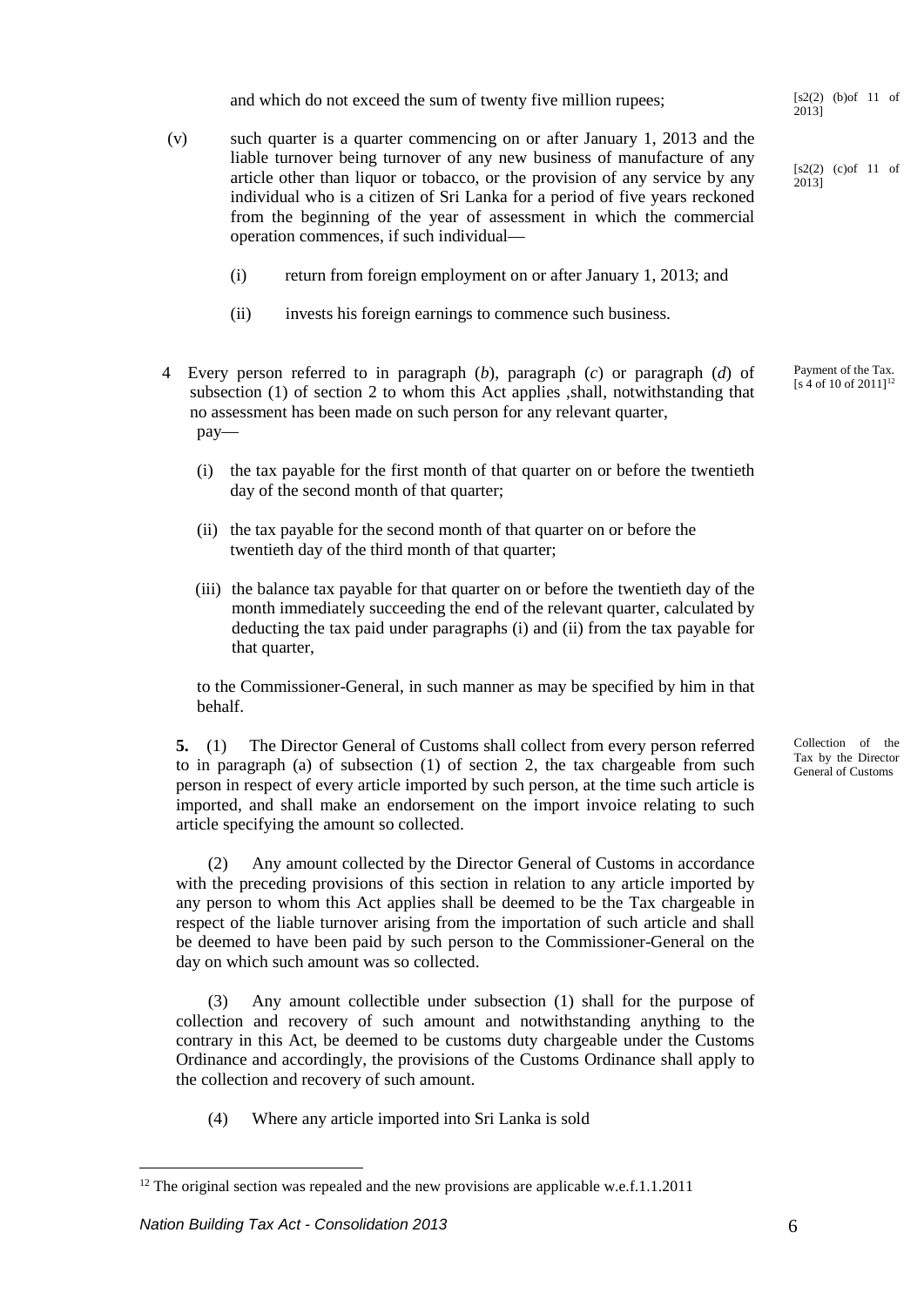- (i) by the Director General of Customs for the recovery of any duty, levy or any charge collectible under the Customs Ordinance; or
- (ii) by the Sri Lanka Ports Authority established by the Sri Lanka Ports Authority Act, No. 51 of 1979, for the recovery of any dues collectible under that Act; or
- (iii) by the Commissioner General,

the purchaser of such article shall be deemed to be a person referred to in paragraph (a) of subsection (1) of section 2, and the provisions of this Act shall apply to him accordingly.

**6.** Where any person to whom this Act applies, utilizes wholly or partly any goods purchased from a manufacturer registered for payment of tax under this Act or imported by himself, in the manufacture of goods liable to tax under this Act, such manufacturer shall be entitled to tax credit in respect or such tax paid on such goods in proportion to the value of goods manufactured by such person which are liable to tax under this Act:

Provided that where such credit for any relevant quarter exceeds the tax so payable for that quarter, the excess shall be deemed to be an advance payment of tax paid under section 4 for the quarter immediately succeeding that relevant quarter.

**6A**. (1) The turnover from the business of any Islamic Financial Transaction shall be chargeable to tax in terms of the provisions of this Act.

(2) The Commissioner - General of Inland Revenue shall in order to determine the extent of liability to tax of any particular Islamic Financial Transaction, issue from time to time, such rules and guidelines as may be required for the purpose of –

- (*a*) identifying the circumstances which would amount to an Islamic Financial Transaction; and
- (*b)* ascertaining the profits and income arising out of any Islamic Financial Transaction.

**7**. Every person to whom this Act applies, being a person referred to in paragraph (b) or paragraph (c) of subsection (1) of section (2) whose liable turnover for any relevant quarter exceeds the sum referred to in subsection (4) of section 3, shall give notice in writing to the Commissioner General, of his chargeable to the tax for that quarter, not later than the fifteenth day of the last month of that relevant quarter. The notification shall disclose the name, the postal address, the taxpayer identification number if any, or the income tax file number if any, and such other information as the Commissioner General may specify by Order published in the *Gazette.*

8 The provisions in sections 106, 107, 108 and 112 of Chapter XII relating to Returns etc., Chapter XXII relating to Assessments, **Chapter XXIII** relating to Appeals, Chapter XXIV relating to Finality of Assessments and Penalty for Incorrect Returns, Chapter XXV relating to Tax in Default and Sums Added Thereto, Chapter XXVI relating to Recovery of Tax, Chapter XXVII relating to Miscellaneous, Chapter XXIX relating to Penalties and Offences, Section 209 of Chapter XXX relating to Administration and Chapter XXXI on General matters, of the Inland Revenue Act, shall *mutatis mutandis* apply to the furnishing of returns, assessments, appeal against

<u>.</u>

Tax Credits [s 5 of 10 of 2011]

[s3 of 9 of 2012] w.e.f 1/1/2012

Turnover from Islamic ransactions to be chargeable to tax

[s6 of 10 of  $2011$ ]<sup>[13](#page-6-0)</sup>

Notice of chargeability

Certain provisions of the Inland Revenue Act to apply.

<span id="page-6-0"></span>**<sup>13</sup> With effect from January 1, 2011**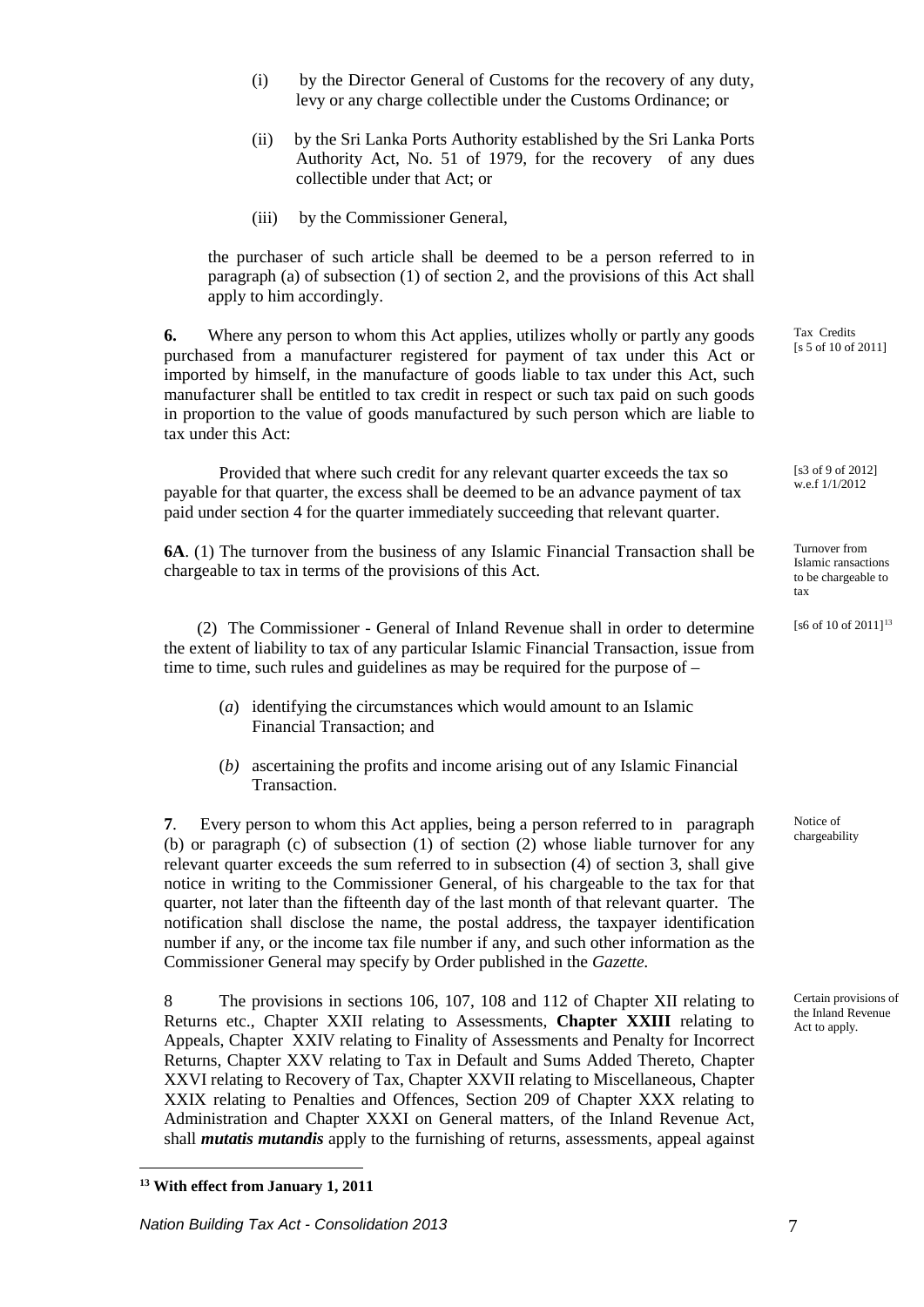assessments, finality of assessments and penalty for incorrect returns, tax in default and sums added thereto, recovery of tax, miscellaneous, penalties and offences, administration and general matters under this Act subject to the following modifications:-

- (a) every reference to the year of assessment in any such provision of the Inland Revenue Act, shall be deemed to be a reference to the "relevant quarter" in this Act:
- (b) every reference to assessable income or taxable income in any such provision of the Inland Revenue Act, shall be deemed to be a reference to the "liable turnover" in this Act; and
- (c) every reference to income tax in any such provision of the Inland Revenue Act, shall be deemed to be a reference to the tax charged and levied in terms of the provisions of this Act.
- (d) return for any relevant quarter under this Act shall be furnished on or before the twentieth day of the month commencing immediately after the expiry of such quarter.
- 9. In the event of any inconsistency between the Sinhala and Tamil texts of this Act, the Sinhala text shall prevail.
- 10. In this Act, unless the context otherwise requires, Interpretation.
	- "article" includes any goods, material or any agricultural or horticultural produce, but for any period ended prior to January 1,2011 does not include any excepted article specified in Part I of the Schedule to this Act;
	- "body of persons", "business", "Commissioner General" and "company" shall have the same respective meanings which they have in the Inland Revenue Act;

"Inland Revenue Act" means the Inland Revenue Act, No. 10 of 2006;

"manufacture" means any process for –

- (i) making an article;
- (ii) assembling or joining any article whether by chemical process or otherwise;
- (iii) adapting for sale any article;
- (iv) packaging, bottling, putting into boxes, cutting into pieces, cleaning, polishing, wrapping, labeling, or in any other way whatsoever preparing for sale any article otherwise than in a retail stores for the purpose of sale in such store exclusively and directly to the consumer;

"person" includes any company, body of persons or any partnership ; [s7 of 10 of 2011]

"quarter" means the period of three months commencing on the first day of January, April, July or October of any year:

Provided that the quarter which commences on the first of February 2009 shall comprise two months;

Sinhala text to prevail in case of inconsistency

[s 7 of 10 of 2011]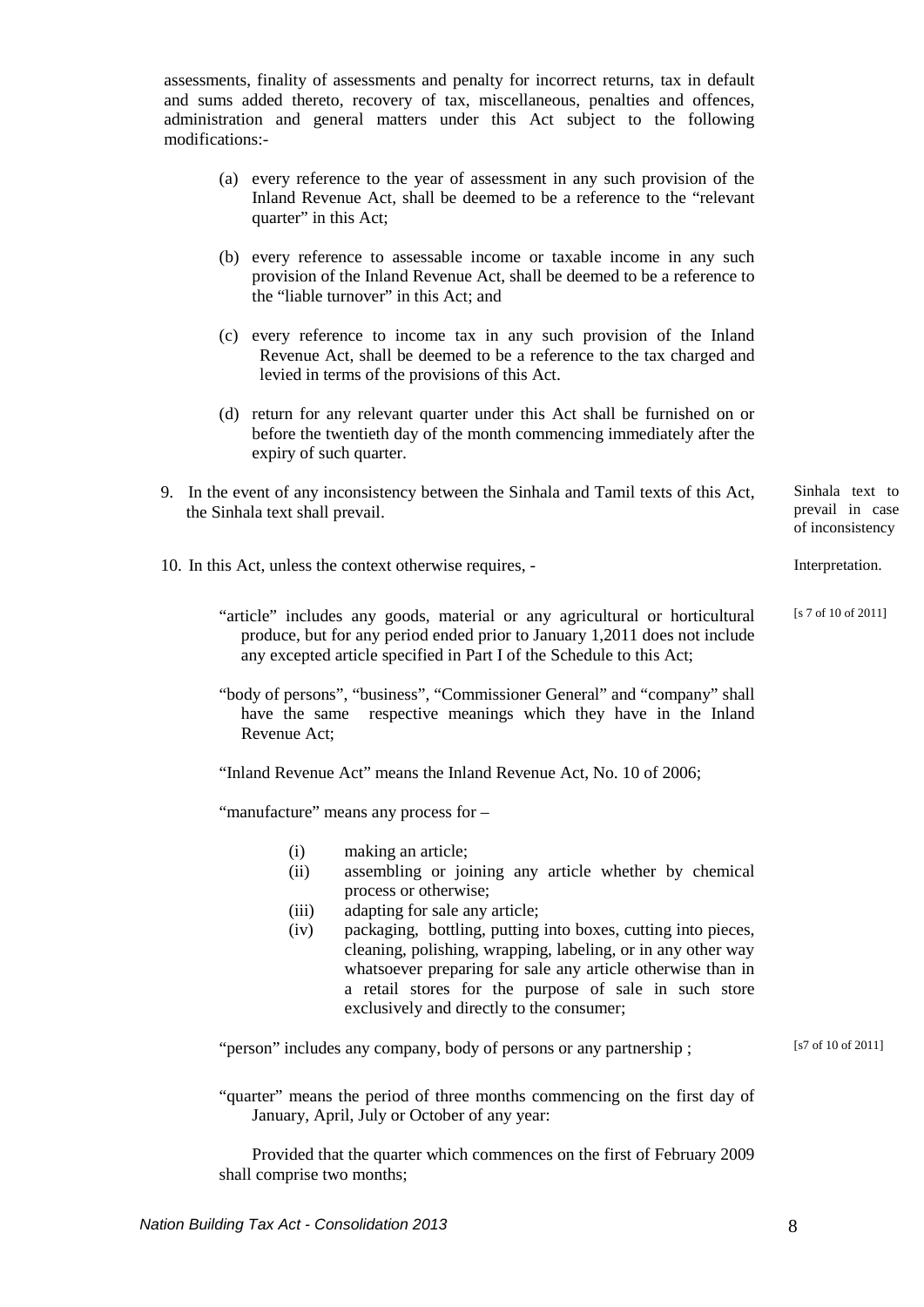excepted service specified in Part II of the Schedule to this Act; and "year" means a calendar year. [s8 of 10 of 2011]

"service" for any period ended prior to January 1, 2011, does not include any

[s7 of 10 of 2011]

### FIRST SCHEDULE

# **PART I**

# **EXCEPTED ARTICLES**

| (i)   | any article exported by the manufacturer of such article;                                                                                                                   | $[s3(1) (a)$ of 11 of<br>2013] |
|-------|-----------------------------------------------------------------------------------------------------------------------------------------------------------------------------|--------------------------------|
| (ii)  | any article not being plant, machinery or fixtures imported by any person<br>exclusively for use in, or for, the manufacture of any article for export;                     |                                |
| (iii) | any article sold by any person to whom this Act applies to any exporter, if the<br>Commissioner General is satisfied on the production of any documentary<br>evidence that- | [s 4 of 32 of 2009]            |
|       | such article; or<br>(i)                                                                                                                                                     |                                |
|       | any other article manufactured, of which such article is a constituent part,<br>(ii)                                                                                        |                                |
|       | has in fact been exported from Sri Lanka by such exporter directly or<br>through a trading house established for export purposes (with effect from<br>January 1, 2009);     |                                |
| (iv)  | any article which is imported, is proved to the satisfaction of the Commissioner<br>General of Inland Revenue, that such article is imported to Sri Lanka for -             |                                |
|       | (i) display at an exhibition;                                                                                                                                               |                                |
|       | (ii) the temporary use in Sri Lanka in any project approved by the Minister;                                                                                                |                                |
|       | (iii) for the purposes of repairs to that article to be carried out in Sri Lanka; or                                                                                        |                                |
|       | any other similar purpose, and is to be re-shipped, within a period of one<br>(iv)<br>year from the date of importation of such article to Sri Lanka or within a            | $[s3(1) (b)$ of 11 of<br>2013] |

period of ninety days after the completion of such project;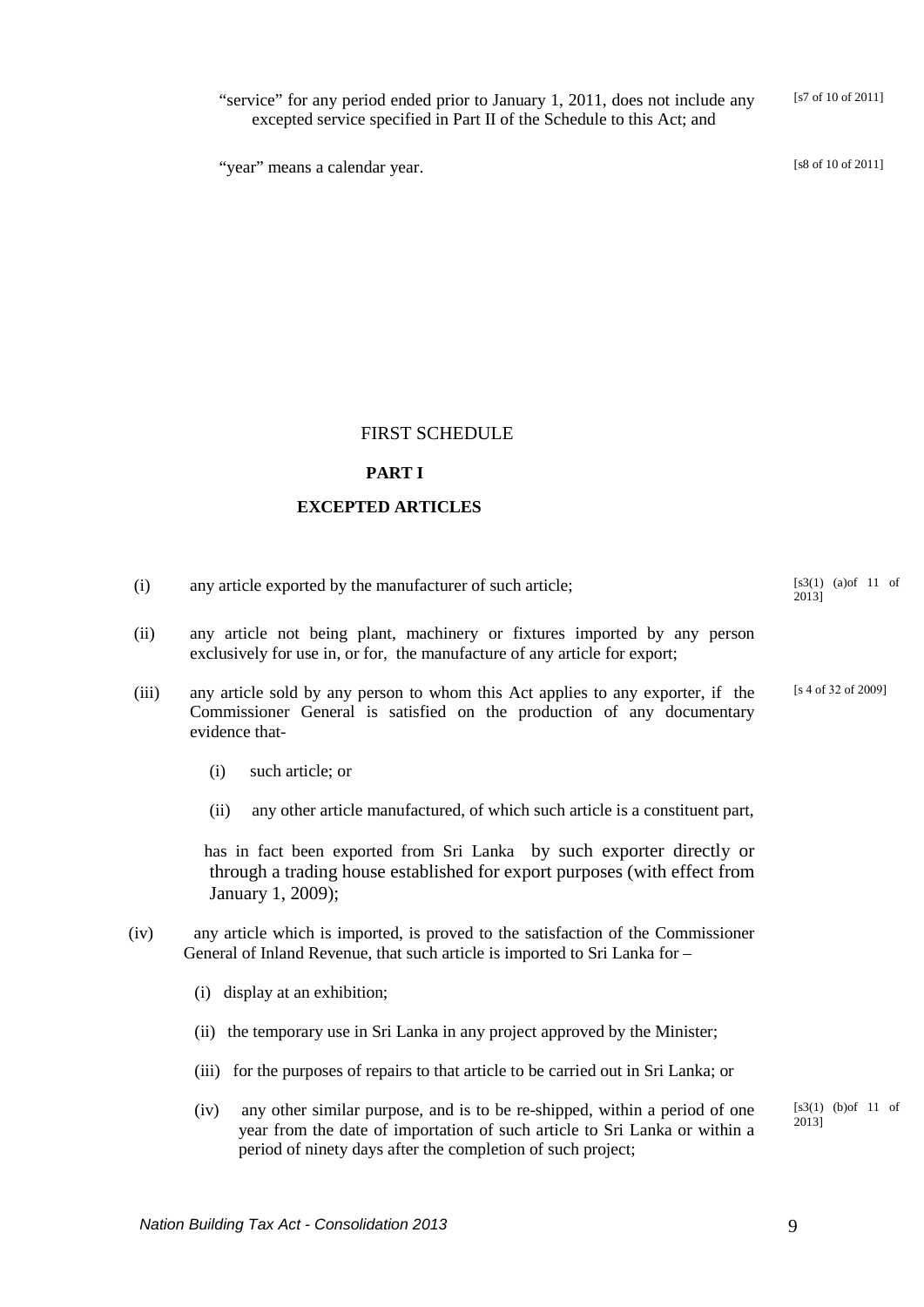- (v) any article imported, if proved to the satisfaction of the Director General of Customs, that such article was, prior to its importation, taken out of Sri Lanka for repairs;
- (vi) any cinematographic film or teledrama produced in Sri Lanka and taken out of Sri Lanka for further processing or printing with the approval of the National Film Corporation;
- (vii) any spare part imported by any airline or shipping company, if proved to the satisfaction of the Commissioner-General, that such spare part is to be used for the maintenance of any aircraft of ship, used in international traffic and owned or chartered by such airline or shipping company;
- (viii) any article sold, to the United Nations Organization or to any specialized agency of such organization or to the diplomatic mission of any foreign Government or to any member of the diplomatic staff of such mission or to any other person approved by the Minister on the recommendation of the Minister of Foreign Affairs as being of the status of a diplomatic mission;
- (ix) any article imported if such article is subject to the Special Commodity Levy charged under the Special Commodity Levy Act, No. 48 of 2007;
- (x) Fertilizer;
- (xi) Petroleum and Petroleum products;
	- (xii) L.P.Gas;
	- (xiii) Pharmaceuticals;
	- (xiv) Tea supplied by the Manufacturer being a manufacturer registered with the Sri Lanka Tea Board established by the Sri Lanka Tea Board Law, No. 14 of 1975, to any registered broker for sale at the Colombo Tea Auctions.
	- (xv) Any article for the use in any project approved by the relevant Minister and by the Minister in charge of the subject of Finance taking into consideration the economic benefit to the country and where the tax in respect of such project is borne by the Government; [s 4 of 32 of 2009]
	- (xvi) any goods imported or supplied to a specified project carried on, out of foreign funds or donations received by the Government, as approved by the Minister considering the economic benefit to the country. [s 8 of 10 of 2011]
	- (xviA) any goods (other than motor vehicles and goods for personal use) required for the purpose of providing of services being international transportation, being goods consigned to Sri Lankan Air Lines Ltd, Mihin Lanka (Pvt) Ltd or Air Lanka Catering Services Ltd;
	- (xvii) bitumen classified under HS code No. 2714 ;
	- (xviii) any article imported or sold by any society registered under Cooperative Societies Act, No. 5 of 1972 or under the respective statutes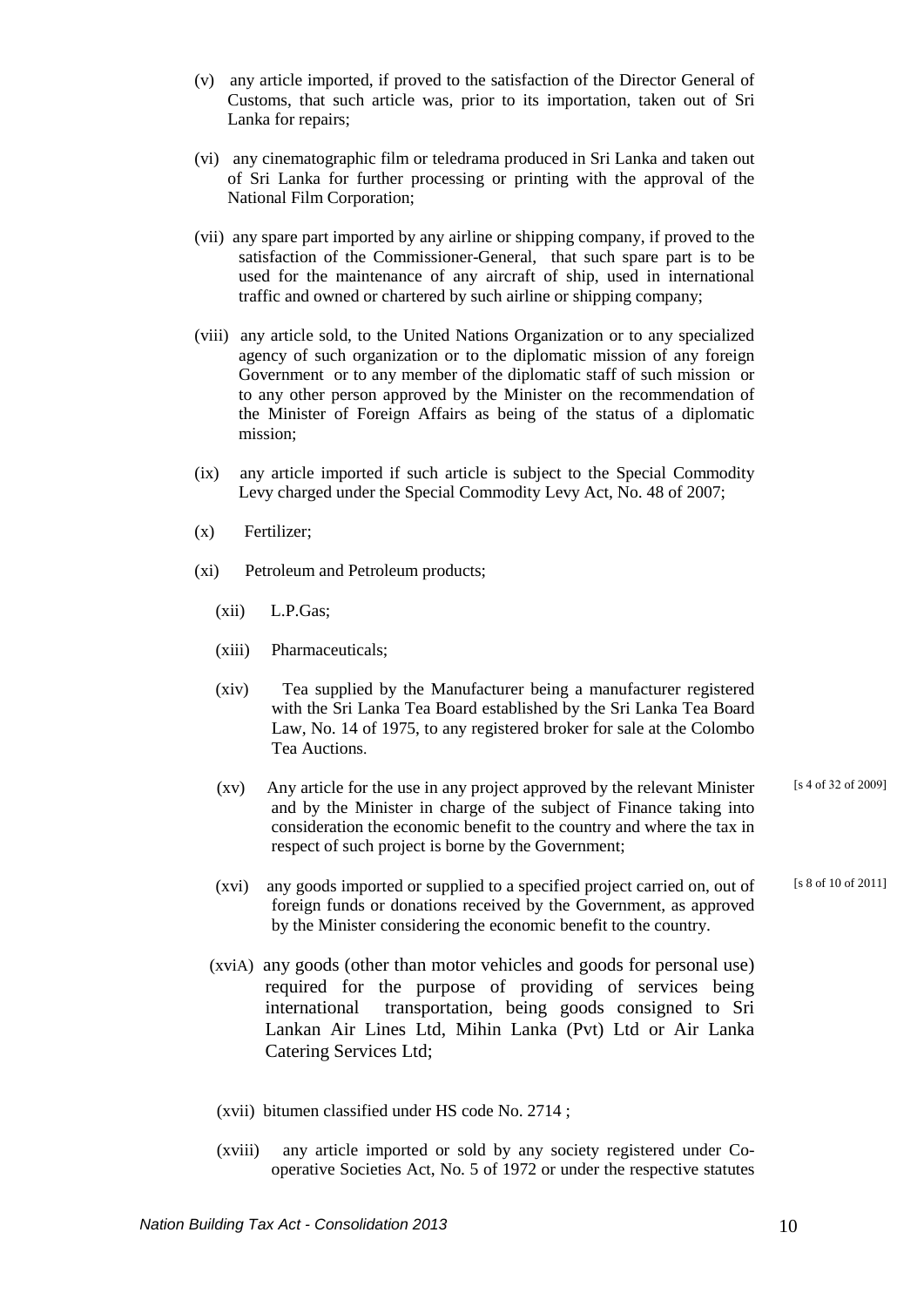enacted by the Provincial Councils providing for such registration or Lak Sathosa Limited registered under the Companies Act, No. 7 of 2007 ;

- (xix) tractors classified under HS codes 8701.10. 10, 8701. 10. 90, 8701. 90. 10 and 8701.90.20 ;
- (xx) raw materials or packing materials imported for the manufacture of pharmaceuticals subject to the approval of the relevant authority ;
- (xxi) gold imported (effective from March 1, 2010) ;
- (xxii) plant, machinery or equipment imported on temporary basis for the use of large scale infrastructure development projects approved by the Minister in charge of the subject of Finance as being of beneficial for the economic development of Sri Lanka, on condition that goods will be re exported after the completion of work (effective from July 1, 2010);
- (xxiii) foreign currency notes imported, being notes classified under HS Codes 4907.00.90 (effective from June 1, 2010);
- (xxiv) raw materials or packing materials imported for the manufacture of ayurvedic preparations which belong to the Ayurveda Pharmacopoeia or ayurveda preparation subject to the approval of the relevant authority;
- (xxv) pure-bred breeding animals under HS 0102.10 or HS 0104.20.10, milking machines under HS 8434.10, dairy machinery under HS 8434. 20 and spare parts under HS 8434.90, at the point of importation. (effective from 18.01.2011);
- (xxvi) import of samples in relation to business which is worth not more than rupees twenty- five thousand, subject to which terms and conditions as prescribed by the Director - General of Customs.
- (xxvii) aircraft or ships classified under Harmonized Commodity Description and Coding Numbers for Customs purposes at the point of importation (with effect from August 1, 2009);
- (xxviii) timber logs classified under Harmonized Commodity Description and Coding Numbers for Customs purposes at the point of importation;
- (xxix) yarn classified under Harmonized Commodity Description and Coding Numbers for Customs purposes at the point of importation;
- (xxx) white canes for the blind, classified under Harmonized Commodity Description and Coding Numbers for Customs purposes at the point of importation (effective from December 1, 2011);
- (xxxi) braille typewriters classified under Harmonized Commodity Description and Coding Numbers for Customs purposes at the point of importation (effective from December 1, 2011);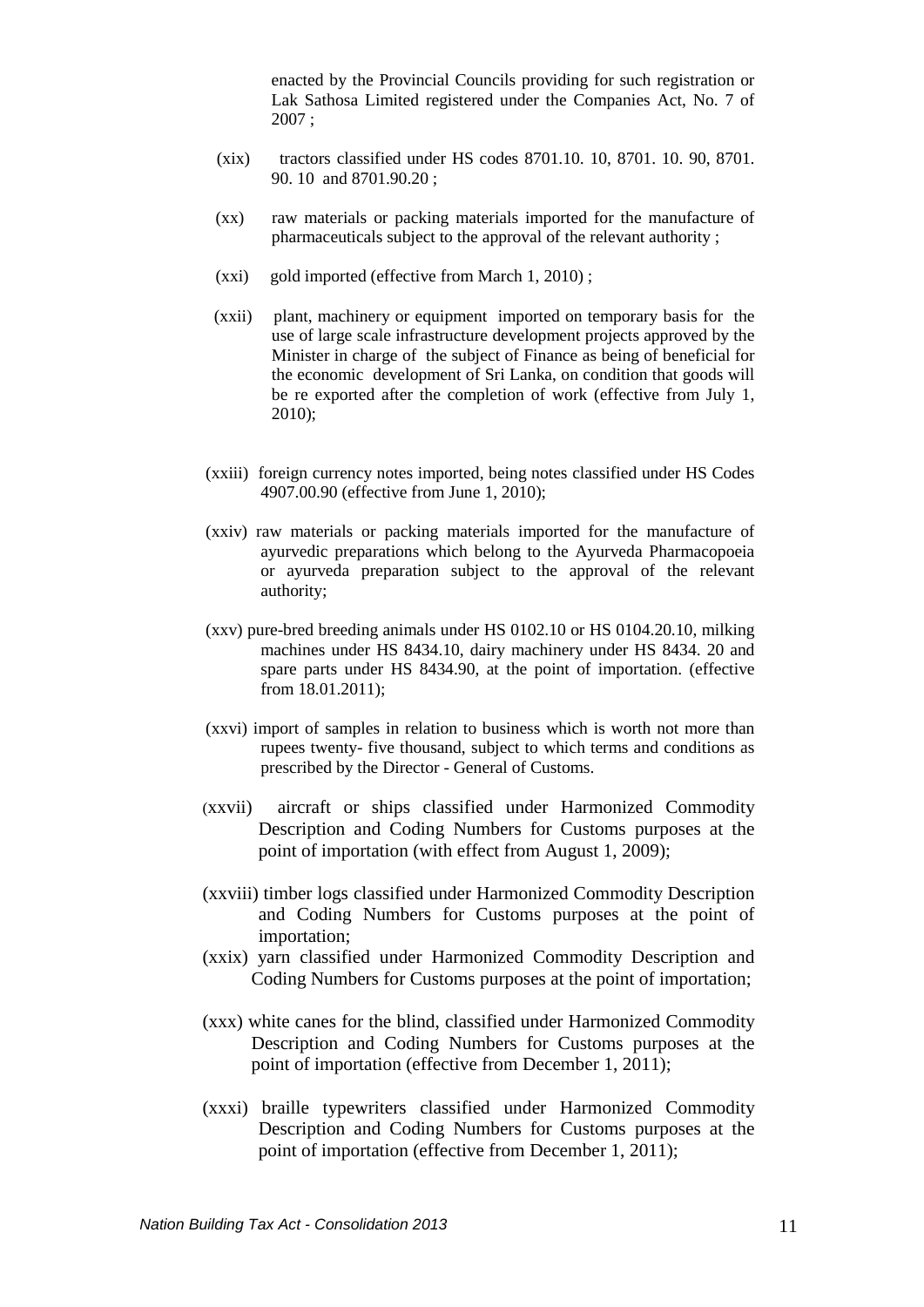- (xxxii) parts of braille typewriters classified under Harmonized Commodity Description and Coding Numbers for Customs purposes at the point of importation (effective from December 1, 2011);
- (xxxiii) braille writing papers and boards under Harmonized Commodity Description and Coding Numbers for Customs purposes at the point of importation;
- (xxxiv) carriages for disabled persons, whether or not motorized or otherwise mechanically propelled, classified under Harmonized Commodity Description and Coding Numbers for Customs purposes at the point of importation (effective from December 1, 2011);
- (xxxv) orthopaedic appliances (including crutches, surgical belts and trusses splints and other fracture appliances, artificial parts of the body, hearing aids and other appliances which are worn or carried or implanted in the body, to compensate for a defect or disability) classified under Harmonized Commodity Description and Coding Numbers for Customs purposes at the point of importation (effective from December 1, 2011);
- (xxxvi) fabric which are subject to cess at the rate specified in a *Gazette*  Notification issued under the Sri Lanka Export Development Act, No. 40 of 1979 at the point of import;
- **(**xxxvii) locally manufactured clay roof tiles and pottery products, at the point of sale by the manufacturer; and
- (xxxviii) paintings, at the point of sale by the artist thereof;
- (xxxix) solar panel modules, accessories or solar home systems for the generation of solar power energy classified under Harmonized Commodity Description and Coding Numbers for custom purposes at the point of importation;
	- (XL) coal;
- (XLI) articles imported for any international event approved by the Minister of Finance;
- (XLII) gems imported subject to special service fee at the rate specified under paragraph (*a*) of section 6A of the Customs Ordinance (Chapter 235), and any subsequent sale of such gems as processed gem;
- (XLIII) any gully bowser, machinery or equipment imported for the use of garbage disposal activities carried out by any local authority, for the purpose of provision of such services to the public as approved by the Secretary to the relevant line Ministry;
- (XLIV) any article manufactured by a company identified as a Strategic Development Project in terms of subsection (4) of section 3 of the Strategic Development Project Act, No. 14 of 2008 sold to another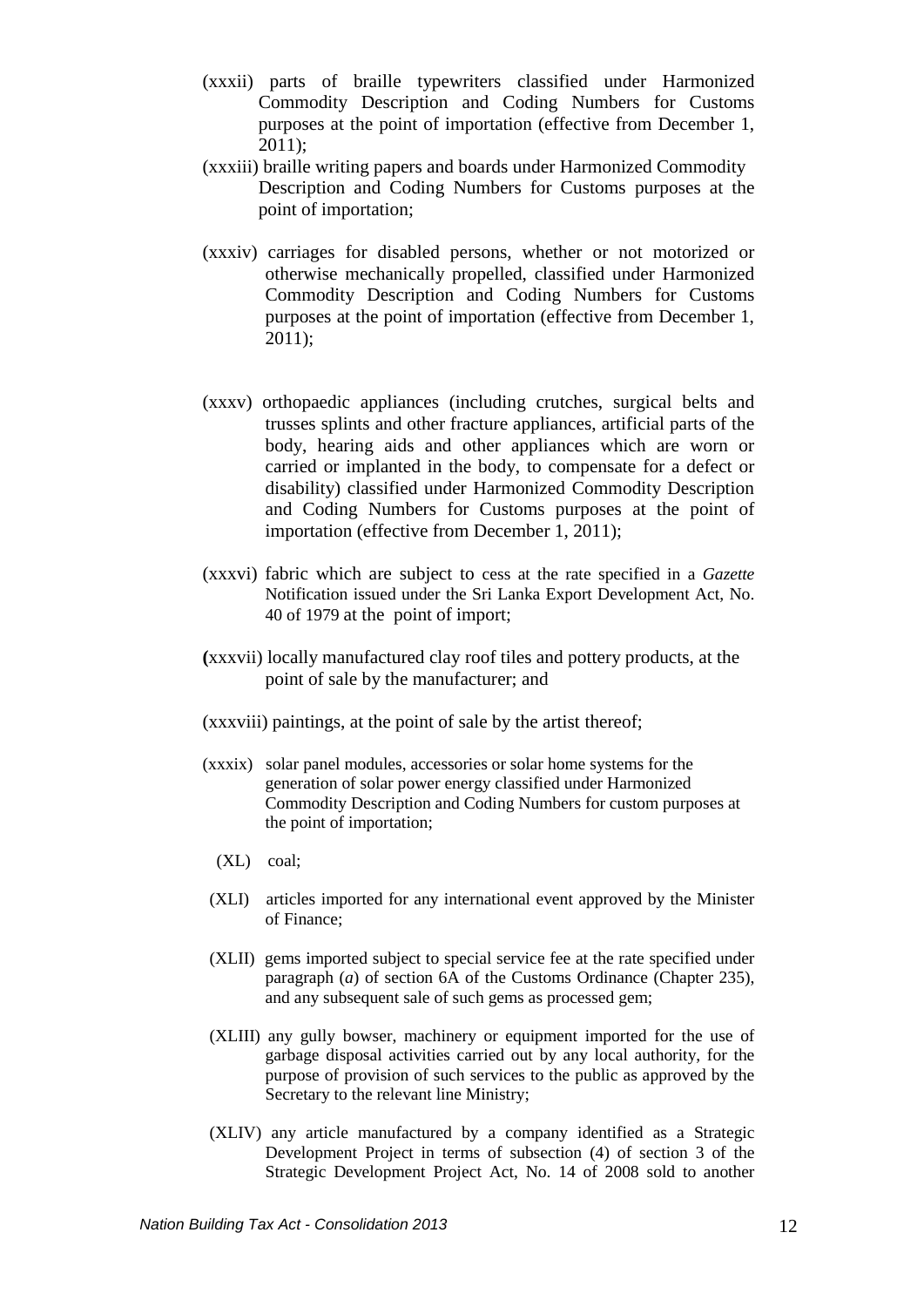Strategic Development Project or to a specialized project approved by the Minister of Finance or to a company registered with Board of Investment of Sri Lanka established under Board of Investment Law, No. 4 of 1978, so far as such articles are considered as import replacement and supplied during the project implementation period; and

(XLV) any machinery or equipment imported for the purpose of generating electricity by the Ceylon Electricity Board established under the Ceylon Electricity Board Act, No. 17 of 1969 or any institution which has entered into an agreement with the Ceylon Electricity Board to supply electricity, being machinery or equipment classified under Harmonized Commodity Description Coding Numbers for customs purposes and approved by the Minister of Finance.

#### **PART II**

#### **EXCEPTED SERVICES**

the following services –

- (i) the business of Banking or Finance;
- (ii) supply of electricity;
- (iii) medical services;
- (iv) supply of water;
- (v) transport of goods or passengers
- (vi) leasing of movable properties;
- (vii) service
	- **(i)** prior to January 1, 2011, of a construction contractor, not being a sub- contractor; or [s 8 of 10 of 2011]
	- **(ii)** on or after January 1, 2011, of a construction contractor or subcontractor insofar as such services are in respect of constructing any building, road, bridge, water supply, drainage or sewerage system, harbour, airport or any infrastructure project in telecommunication or electricity;
- (viii) services provided to any exporter of any article, being services directly related to improving the quality and character of such article;
- (ix) the services of sewing garments provided to any exporter of such garments;
- (x) services of a freight forwarder, shipping agent licensed under the Licensing of Shipping Agents Act, No. 10 of 1972 or courier insofar as such services are in respect of the exporter of any article from Sri Lanka;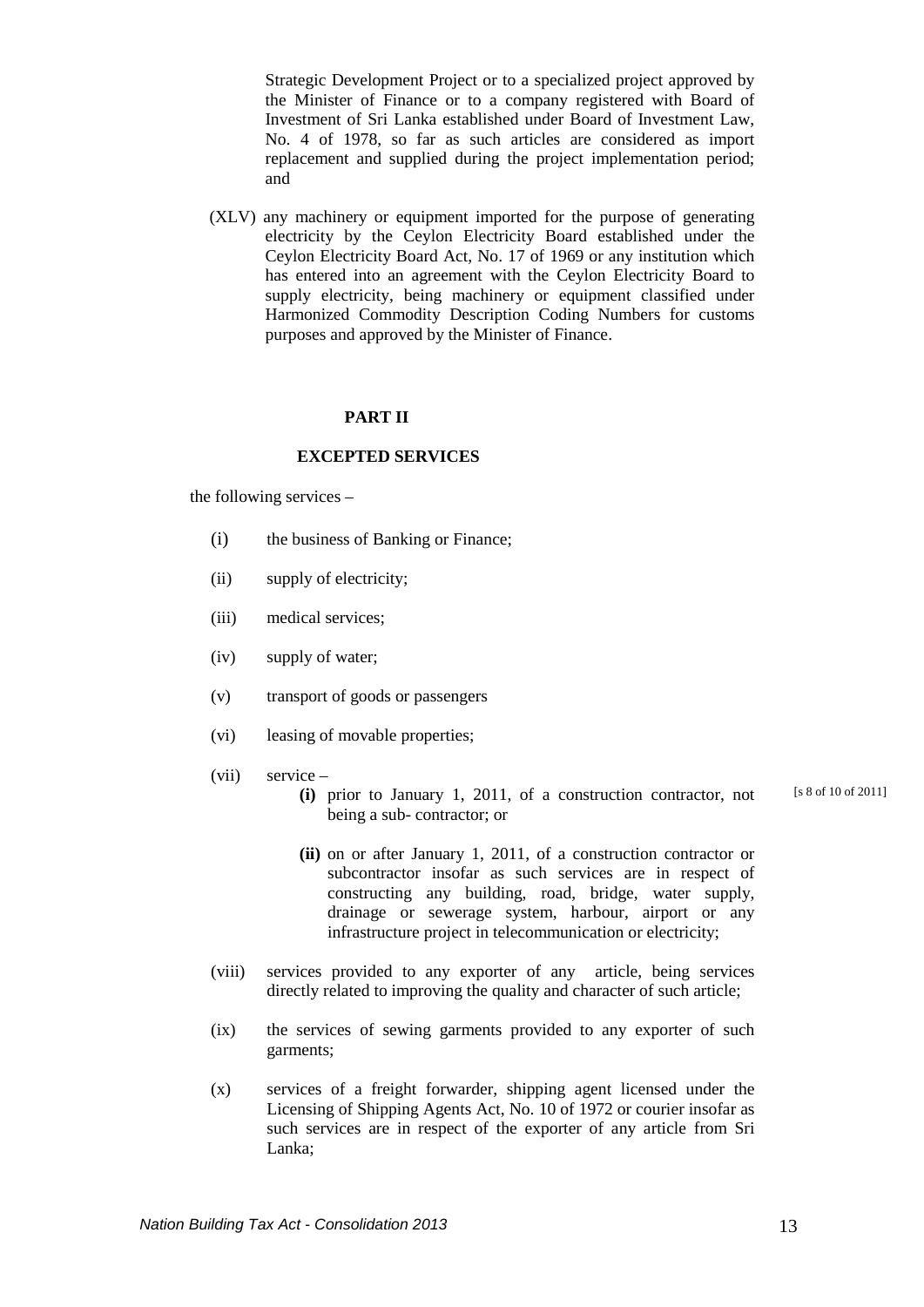- (xi) services provided by a public corporation, insofar as such services are in respect of the export of any article from Sri Lanka;
- (xii) for any period ended prior to January 1, 2011, operating a hotel, guest house, restaurant or other similar business, if such hotel, guest house, restaurant or other similar business if such business is registered with the Ceylon Tourist Board; [s 8 of 10 of 2011]
- (xiii) the services of an auctioneer, broker, insurance agent or commission agent of any local produce; [s 8 of 10 of 2011]
- (xiv) the services of a travel agent in respect of inbound tours, if such person is registered with the Ceylon Tourist Board;
- (xv) services of a computer software developer in respect of software developed by such person for use wholly outside Sri Lanka and for which payment is received in foreign currency through a bank;
- (xvi) services provided over the Internet, using custom-built software, by an enterprise, exclusively for the provision of such services being services enabling or facilitating the sale of goods, or for the provision of services, by a person in Sri Lanka to person outside Sri Lanka, for payment in foreign currency;
- (xvii) client support services provided over the internet or telephone, by an enterprise, exclusively for the provision of such services, to one or more identified clients outside Sri Lanka, for payment in foreign currency;
- (xviii) the business of life insurance;
- (xix) distribution or production and supply, of any cinematographic films primarily for exhibition in cinemas;
- (xx) exhibiting films in a cinema;
- (xxi) any service provided to the United Nations Organization or to any specialized agency of such organization or to the diplomatic mission of any foreign Government or to any member of the diplomatic staff of such mission or to any other person approved by the Minister of the recommendation of the Minister of Foreign Affairs as being of the status of a diplomatic mission; and
- (xxii) any service rendered in or outside Sri Lanka to any person or partnership outside Sri Lanka for payment in foreign currency if such foreign currency is remitted to Sri Lanka through a bank
- (xxiii) the services of any "General Sales Agent" registered under the Civil Aviation Authority of Sri Lanka Act, No. 34 of 2002; [s 4 of 32 of 2009]
- (xxiv) the services provided by foreign consultancies for the large scale infrastructure development projects being projects which have been approved by the Minister of Finance, as beneficial for the economic development of Sri Lanka (effective from July 1, 2010) [s 8 of 10 of 2011]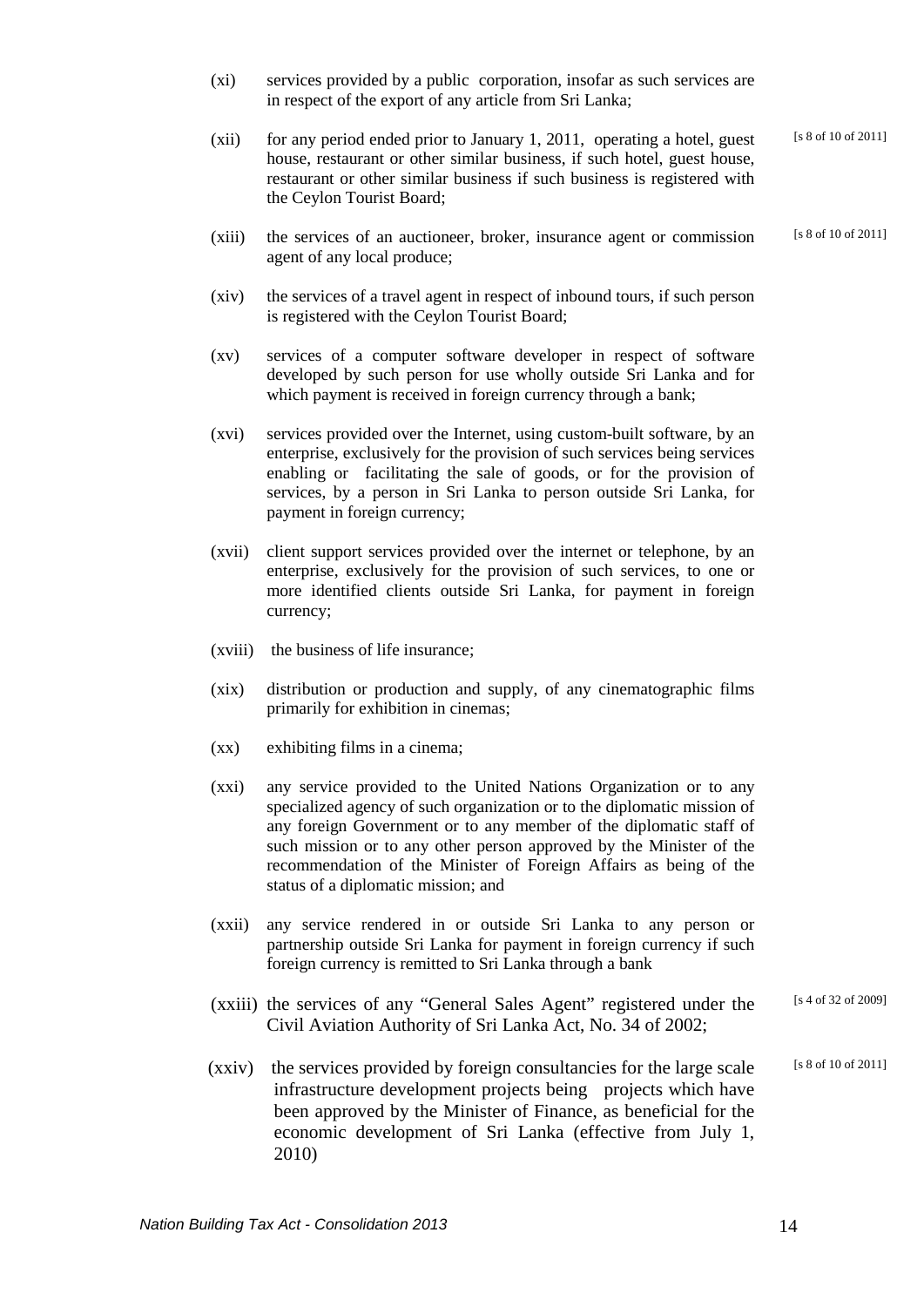- (xxv) services provided to any specific project carried on, out of foreign funds or donations received by the Government, as approved by the Minister considering the economic benefit to the country;
- (xxvi) services provided to the port or airport in relation to international transportation;
- (xxvii) services provided in relation to ship building for the international market for payments made in foreign currency;
- (xxviii) telecommunication services;
- (xxix) supply of locally developed software;
- (xxx) services provided by any Government Department, Ministry or any undertaking fully owned by the Government;
- (xxxi) services provided by Sri Lankan Airlines Ltd.;
- (xxxii) services provided by Mihin Air (Pvt.) Ltd.;
- (xxxiii) services provided by Air Lanka Catering Services Ltd.;
- (xxxiv) services provided by any society registered under the Cooperative Societies Law No. 5 of 1972 or under any Statute enacted by a Provincial Council, or Lak Sathosa Limited, registered under the Companies Act, No. 7 of 2007;
- (xxxv) any service provided by the Central Bank of Sri Lanka established under the Monetary Law Act (Chapter 422); and
- (xxxvi) any service provided free of charge by any public corporation out of the funds voted by Parliament from the Consolidated Fund or out of any loan arranged through the Government, on behalf of the Government.

#### "SECOND SCHEDULE [Section 3]

#### **Tax Rates of Nation Building Tax payable by any person to whom this Act applies**

#### PART I

For the period ending on April 30, 2009 on the liable turnover–

#### PART II

For the period commencing on May 1, 2009 but

 $[s3(2)$  (a)of 11 of 2013]

[s3(2) (b)of 11 of 2013]

- 01 per centum

**[s9 of 10 of 2011]**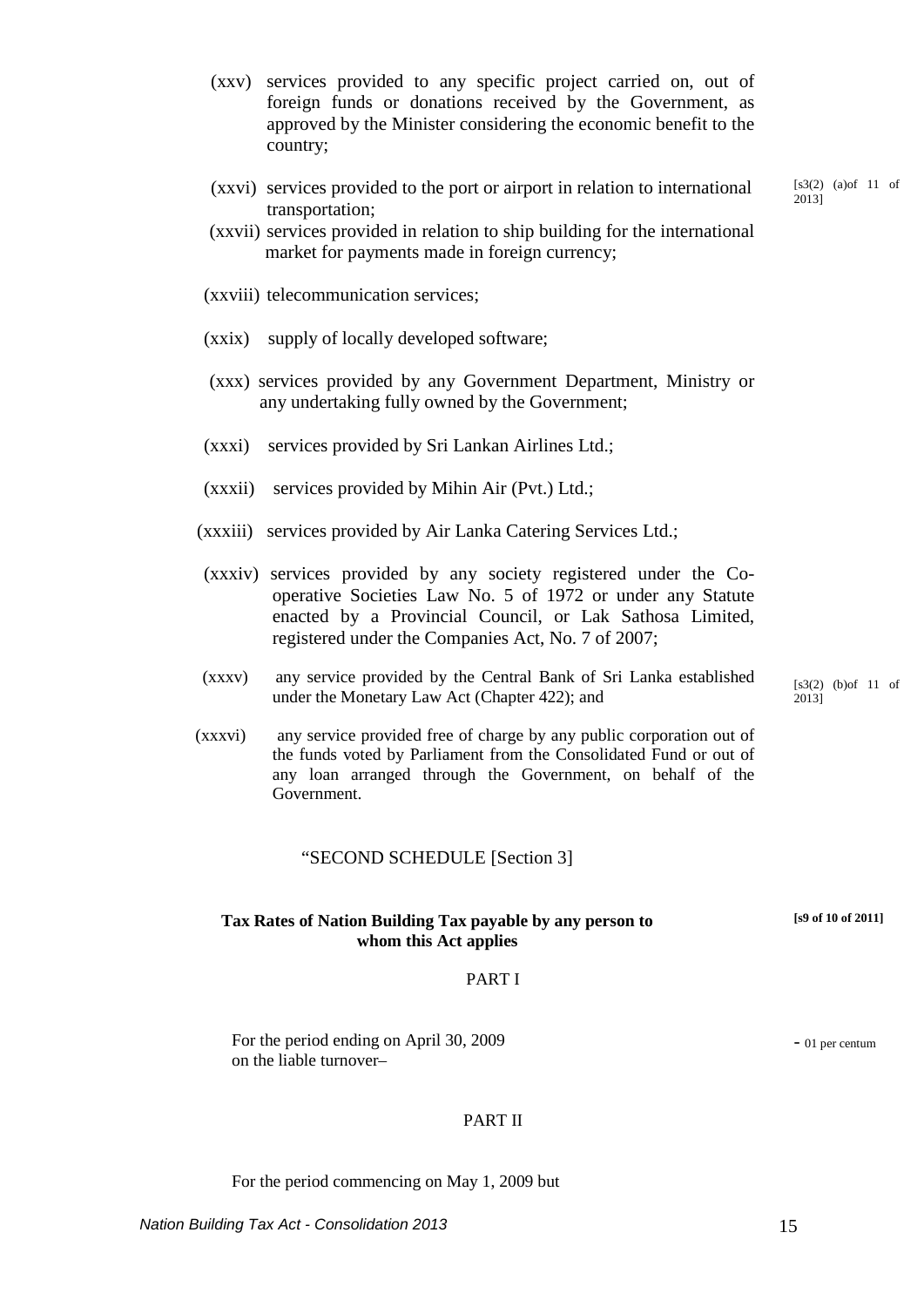prior to December 31, 2010—

- (1) on the liable turnover (other than in respect of turnover from the sale of rice manufactured from locally procured paddy for the period from July 1, 2009 to December 31, 2010) – <sup>03</sup>*per centum*
- (2) on the liable turnover from rice manufactured out of locally procured paddy for the period from July 1, 2009 to December 31, 2010 – 1.5 *per centum.*

### PART III

For any quarter commencing on or after January 01, 2011–

|                             | (1) on the liable turnover (other than any turnover from the wholesale or<br>retail sale) of any article                                                                                                                                                                                                                                                            | $-02$ per centum.                                                                                                                             |
|-----------------------------|---------------------------------------------------------------------------------------------------------------------------------------------------------------------------------------------------------------------------------------------------------------------------------------------------------------------------------------------------------------------|-----------------------------------------------------------------------------------------------------------------------------------------------|
|                             | on the liable turnover from wholesale or retail<br>(2)<br>sale of any article-                                                                                                                                                                                                                                                                                      |                                                                                                                                               |
|                             | three fourth of liable turnover of any distributor-<br>$\left( a\right)$                                                                                                                                                                                                                                                                                            | Nil                                                                                                                                           |
|                             | one half of the liable turnover from (the wholesale or retail<br>( <i>b</i> )<br>sale of) any article other than any turnover of a distributor-                                                                                                                                                                                                                     | Nil                                                                                                                                           |
|                             | the balance liable turnover<br>(c)                                                                                                                                                                                                                                                                                                                                  | 2 per centum                                                                                                                                  |
|                             | For the purposes of Part III of the Second Schedule the expression<br>"distributor", shall have the same meaning as is assigned to it in section 13<br>of the Economic Service Charge Act, No. 13 of 2006.                                                                                                                                                          |                                                                                                                                               |
| Section 10 of 10 of<br>2011 | The Commissioner-General shall transfer 33 1/3 per centum of the total<br>sum collected as Nation Building Tax to the respective Provincial<br>Council within such intervals and in such proportions as the Secretary to<br>the Treasury may, from time to time, taking into consideration the<br>required budget of each such Council, direct.                     | Apportionment of<br>revenue to the provincial<br>councils<br>$[10$ of 10 of 2011] <sup>14</sup>                                               |
| Section 11 of 10 of<br>2011 | Any person or partnership carrying on an enterprise, having an annual<br>turnover of a sum not exceeding rupees one hundred million who is<br>liable to pay the Nation Building Tax under this Act and who has<br>defaulted in the payment of such Nation Building Tax as is payable by<br>him under this Act in respect of any taxable quarter ending on or before | Exemption of certain<br>small and medium<br>enterprises from the<br>payment of taxes<br>payable by them<br>[s 11 of 10 of 2011] <sup>15</sup> |

December 31, 2010 due to the existence generally of any conflict environment or due to any financial constraints of such person or partnership shall be exempted from the payment of such charge as is in

-

default under this Act:

<span id="page-15-0"></span> $14$  w e.f. January 1, 2011

<span id="page-15-1"></span><sup>&</sup>lt;sup>15</sup> This provision has not been incorporated to the main Act.